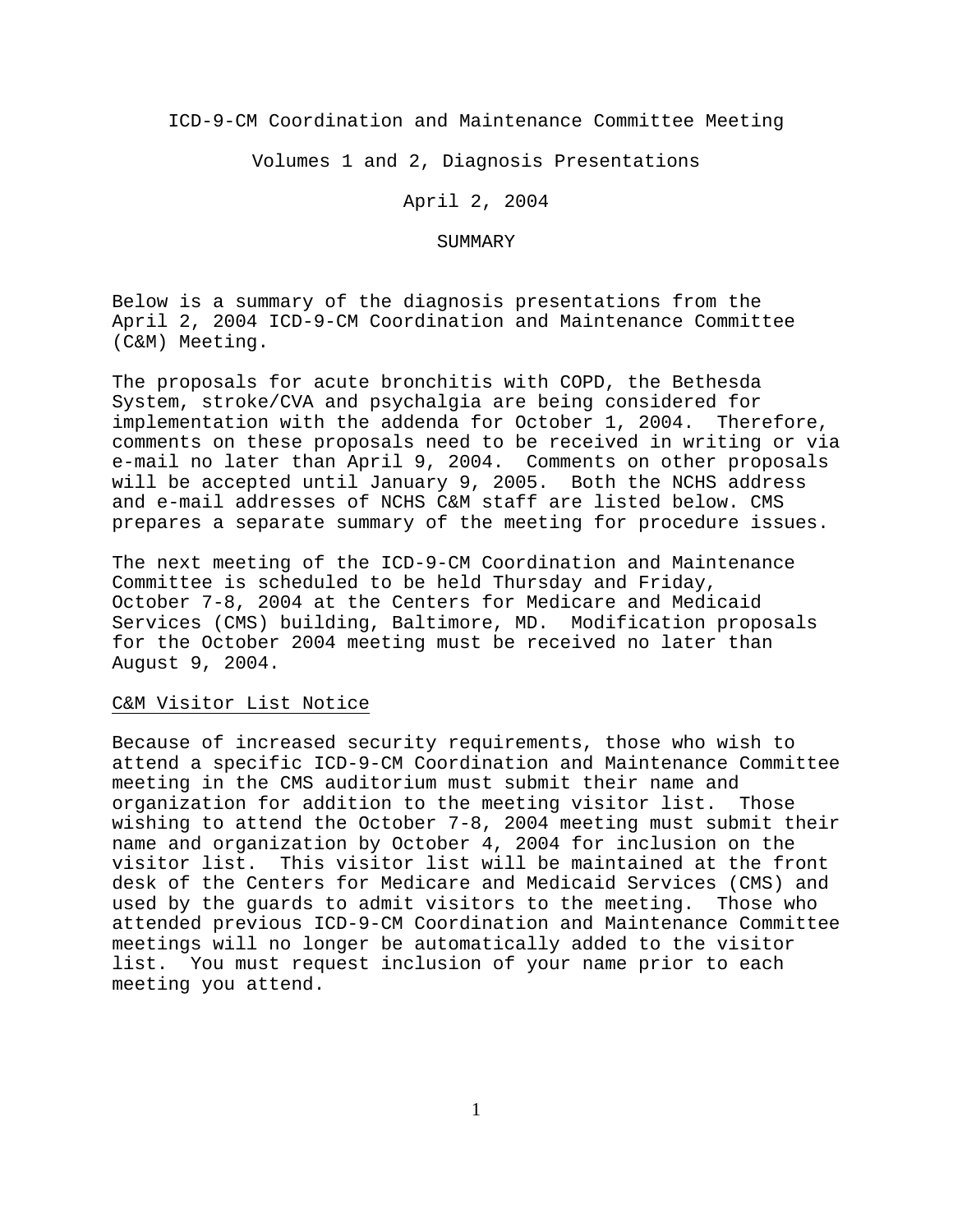Send your name and organization to one of the following by October 4, 2004 in order to attend the October 7-8, 2004 meeting.

| Pat Brooks | pbrooks@cms.hhs.qov | 410-786-5318 |
|------------|---------------------|--------------|
| Ann Faqan  | afagan@cms.hhs.qov  | 410-786-5662 |
| Amy Gruber | agruber@cms.hhs.gov | 410-786-1542 |

Thank you for your participation in these public forums on the ICD-9-CM. Your comments help insure a more timely and accurate classification.

Mailing Address:

National Center for Health Statistics ICD-9-CM Coordination and Maintenance Committee 3311 Toledo Road, Room 2402 Hyattsville, Maryland 20782

Fax: (301)458-4022

- Donna Pickett: Room 2402 (301) 458-4200 E-mail: DFP4@cdc.gov
- Amy Blum: Room 2402 (301) 458-4200 E-mail: ALB8@cdc.gov
- David Berglund: Room 2402 (301) 458-4200 E-mail: ZHC2@cdc.gov
- Lizabeth Fisher: Room 2402 (301) 458-4200 E-mail: LLW4@cdc.gov

NCHS Classifications of Diseases and Functioning & Disability web page: <http://www.cdc.gov/nchs/icd9.htm>

Please consult this web page for updated information.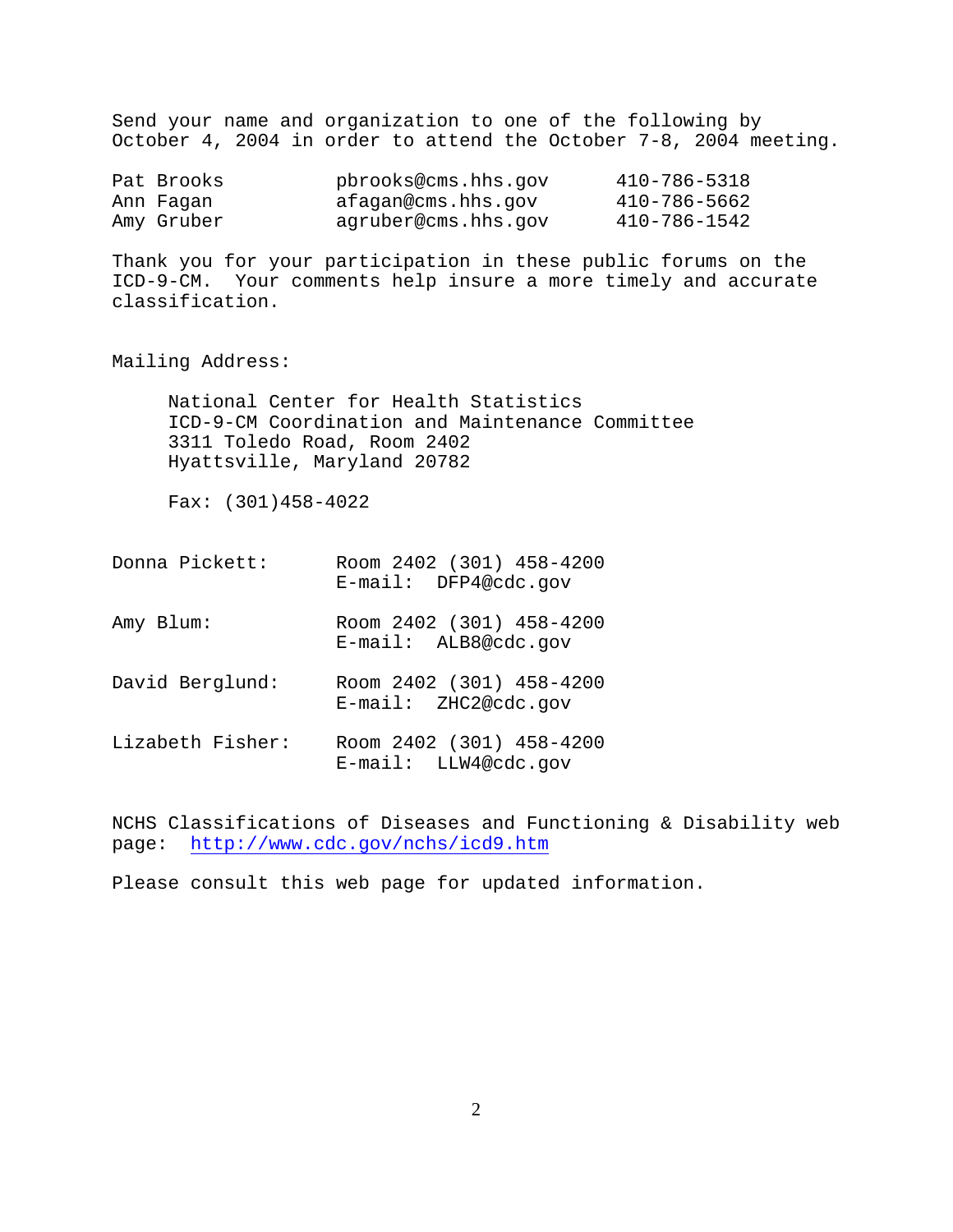#### Welcome and Announcements

Donna Pickett welcomed all in attendance to the diagnosis portion of the C&M meeting.

The time line for diagnosis changes, included in the proposal packet, was reviewed. It was noted that the December meeting date has been changed to October 7-8, 2004. As noted earlier, changes to ICD-9-CM resulting from most of the proposals discussed today, if approved, would become effective on October 1, 2005. Those few that are noted to be of urgent need will be considered for implementation on October 1, 2004. It was stressed that comments on the urgent proposals need to be received no later than April 9, 2004.

New proposals must be received at NCHS by August 7, 2004 to be considered for presentation at the October 2004 meeting.

A summary of today's meeting as well as an updated topics document and related presentations and statements will be posted to the NCHS Classifications of Diseases and Functioning & Disability web site within a few weeks.

As was noted at the December 2003 meeting, there was a provision in the Prescription Drug and Medicare Improvement Act of 2003, to update the ICD-9-CM twice yearly. Further details on this will be published in the Federal Register this spring. Instructions for providing any comments on this change will be included in the notice.

Continuing Education certificates were made available at the conclusion of the meeting.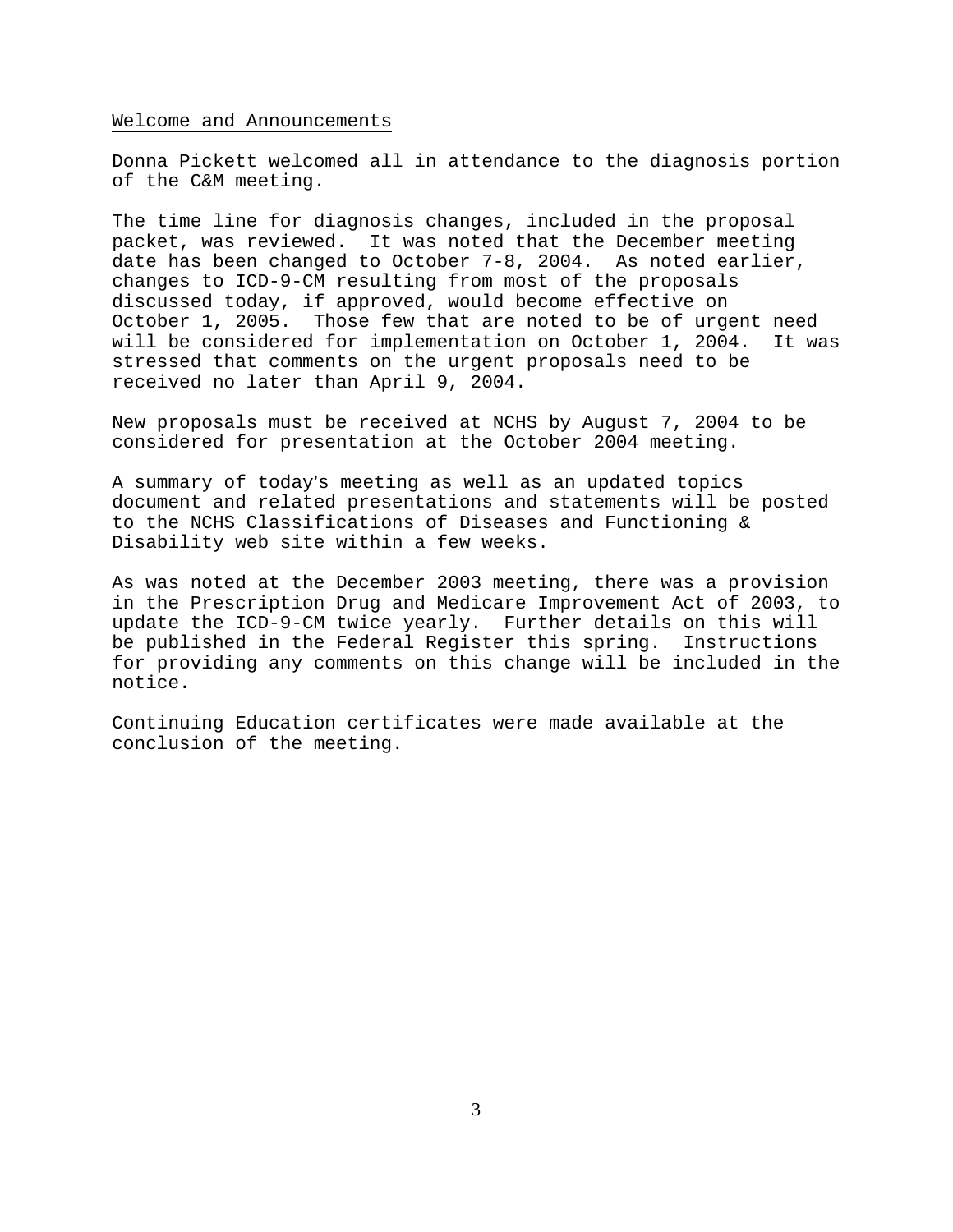SUMMARY OF COMMENTS AND DISCUSSION OF VOLUMES 1 AND 2 TOPICS The following topics were presented at the meeting. (See attached topic packet):

### Complete and partial edentulism

John Zarb, D.D.S., M.Sc. representing the University of Illinois College of Dentistry, presented details about the request for these codes. There were no comments made and a general poll of the audience showed they were in favor of the proposed codes.

#### Psychalgia

Michael First, M.D., representing the American Psychiatric Association (APA) presented information about the history of this code as well as background information on DSM and its relationship to ICD-9-CM. Psychalgia is considered an anachronistic term and it was suggested to change the title for subcategory 307.8 to "Pain disorders related to psychological factors". Additionally it was suggested to move the proposed code first note from the 307.8 subcategory to code 307.89, Other, as well as add excludes notes to that code related to whether the pain is exclusively attributed to psychological factors or not. The topics package has been updated to reflect these changes. A comment was also made that tension headache is coded to 307.81 of this subcategory. This is not considered a psychiatric condition and it was suggested to add an exclusion note to this code. Since there are a large number of other mental health tabular addenda changes taking affect on October 1, 2004, it was suggested to include this as well. Therefore, comments for this topic need to be received at NCHS no later than April 9, 2004 to be considered.

# Stroke and Cerebrovascular Accident (CVA)

Following presenting of general information about this topic, Laura Powers, M.D., representing the American Academy of Neurology, presented data from the University of Cincinnati Stroke Program. This demonstrated use of the codes from the 433, 434 and 436 categories. Comments were favorable to this proposal and many stated that the proposed changes are urgently needed. Therefore, they should be considered for implementation on October 1, 2004. Comments for this topic need to be received at NCHS no later than April 9, 2004 to be considered. It was also noted that current guidelines for use of these codes would need to be modified and implemented with the changes.

### Renal failure and renal insufficiency

There were several comments received on this topic. Some stated problems would be associated with trying to default many of these terms to a specific code since many of them are used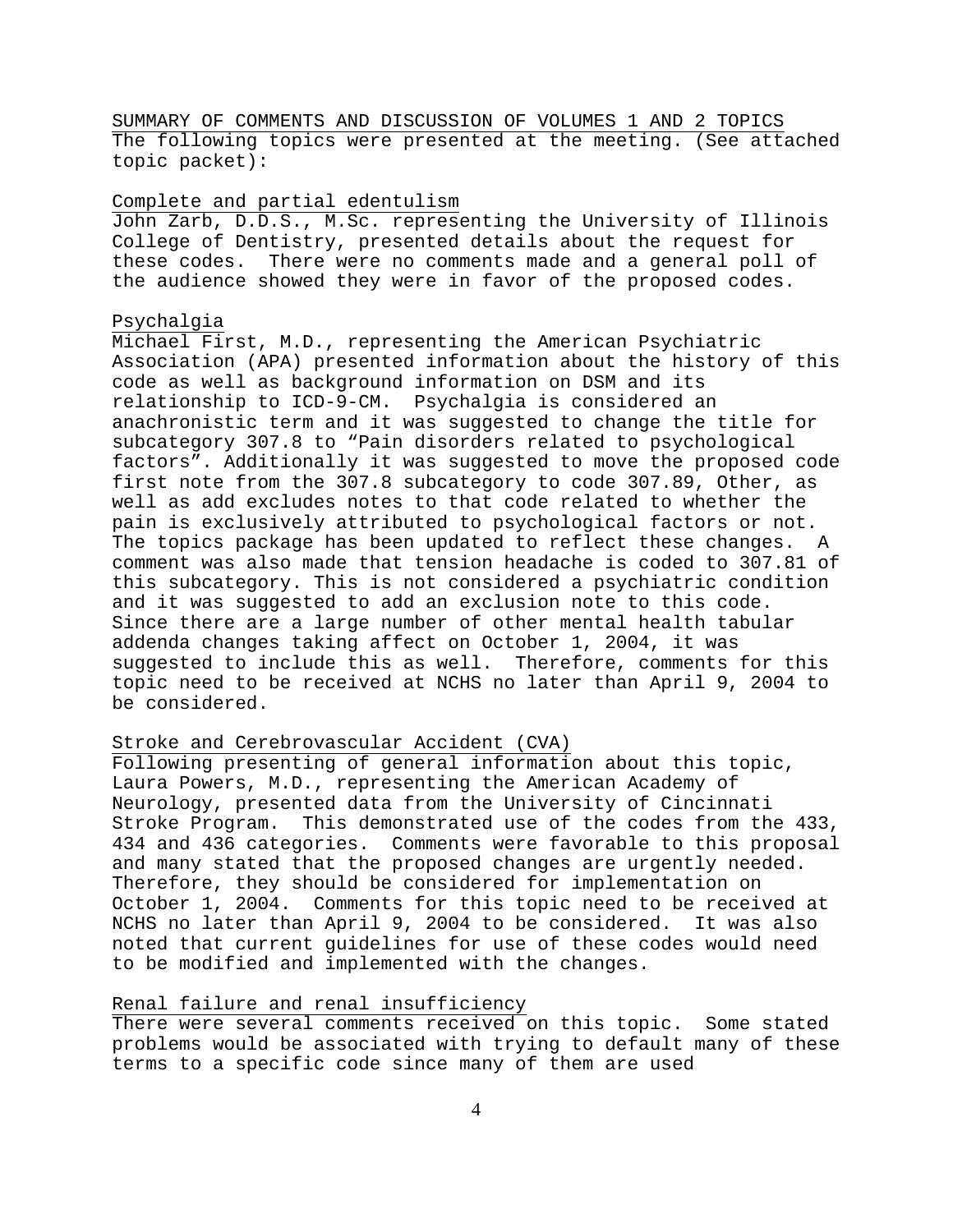interchangeably and are viewed by some as synonymous. Many times you will see both renal insufficiency and renal failure on the same record. Many questions were asked regarding how to code when there is more than one of these terms used together on a chart. There was one comment regarding whether something could be done with the continuum of renal insufficiency and renal failure similar to the SIRS to septic shock continuum. A suggestion was also made to index renal insufficiency terms to the renal failure codes

Immune thrombocytopenic purpura (ITP) There were no comments on this topic.

### Vaccination not given

Since not all reasons, given in the proposed expansion to this subcategory, are contraindications, it was suggested to retitle subcategory V64.0 to "Vaccination not carried out". It was also suggested that proposed code V64.05 should be excluded from code V64.2, Surgical or other procedure not carried out because of patient's decision.

### Personal history of illness

One commenter stated that it would be nice to have V codes to track patients who have had a personal history of rheumatic fever, chicken pox and concussion. One comment raised the question as to whether you would code a one time history of urinary tract infection, or wait until it had recurred. It was suggested to exclude code V12.01 Personal history of tuberculosis, from proposed code V12.04, personal history of infections of the central nervous system.

### Screening for genetic carrier status

A suggestion was made to change the proposed code title V26.31 to "Screening for genetic disease carrier status" which would make it similar to proposed code V18.9, Carrier of genetic disease.

# Retroperitoneal abscess

It was suggested to change the code title proposed for 567.22, to "Peritoneal abscess" (removing the word "other").

### Fetal reduction status

A question was raised as to whether this proposed code overlaps with existing codes 651.3x-651.6x (for multiple gestations). It was suggested to add a term such as "involuntary" or "elective" to the code title and to exclude it from codes 651.3x-651.6x. A suggestion was made to add it to category V23, Supervision of high-risk pregnancy, rather than in the pregnancy chapter. NCHS will consult with the American College of Obstetricians and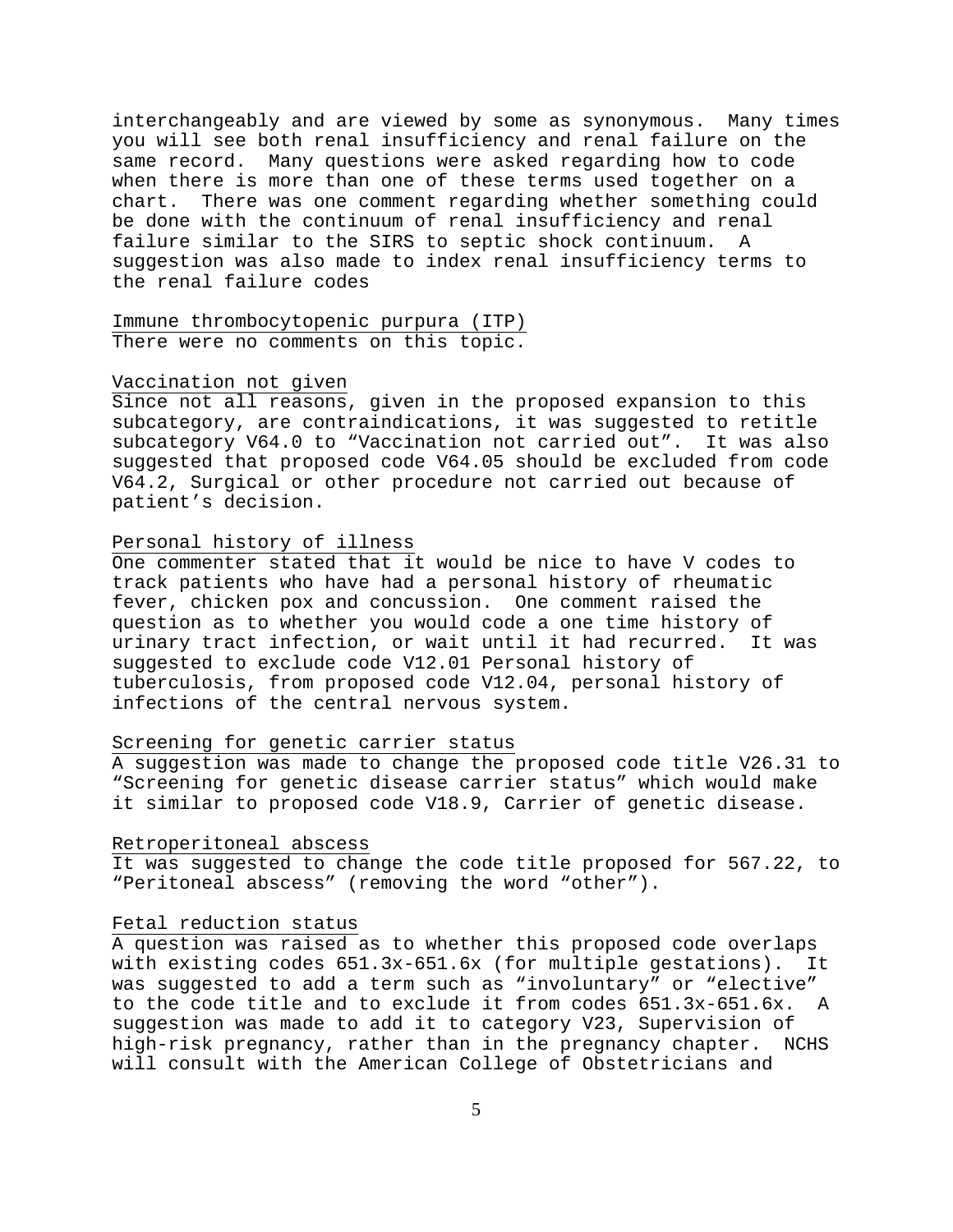Gynecologist (ACOG) regarding these suggested changes.

### Overweight

Carol Vassar, M.D., a practicing physician, provided additional background information regarding this topic. She further suggested that instead of having codes with BMI ranges (in proposed category V85) to break the codes out further to provide specific BMI values. There were several comments and questions on this topic:

- Ranges of values are traditionally used in the ICD rather than actual values.
- Terms "overweight" and "obesity" are not commonly documented and therefore are not regularly coded.
- Would it be required to use a V code for the BMI if a code from category 278 was used?
- Coding a BMI value would be more meaningful than a range
- Should the BMI only be coded on admission since weight can change during the course of a hospital stay?
- If dieticians record BMI in the chart can that value be used for coding purposes even if though dieticians are not licensed physicians? It is less likely a physician will record BMI in the chart.

# Family history of osteoporosis

There were no comments on this topic.

#### Egg donor

It was suggested to change the title to be "ovum donor" and to change the second occurrence of "donor" in the title to be "recipient". It was also recommended to use the term "35 and over" rather than "over age 35". One person commented that having the age breaks as part of these codes would help when doing data analysis on a dataset that did not break out age.

### Acute bronchitis with COPD

Comments favored this proposal and there was general agreement that the proposed new code is urgently needed and should be implemented on October 1, 2004. One commenter asked how this proposed new code could be distinguished from patients in 491.21. If a patient has both conditions would you code both or just the most severe? This would need to be addressed as a guideline issue. Comments for this topic need to be received at NCHS no later than April 9, 2004, to be considered.

#### The Bethesda system

This topic was brought back to present changes that were made after it was presented in December. These changes are proposed to be implemented this October 1, 2004 and therefore comments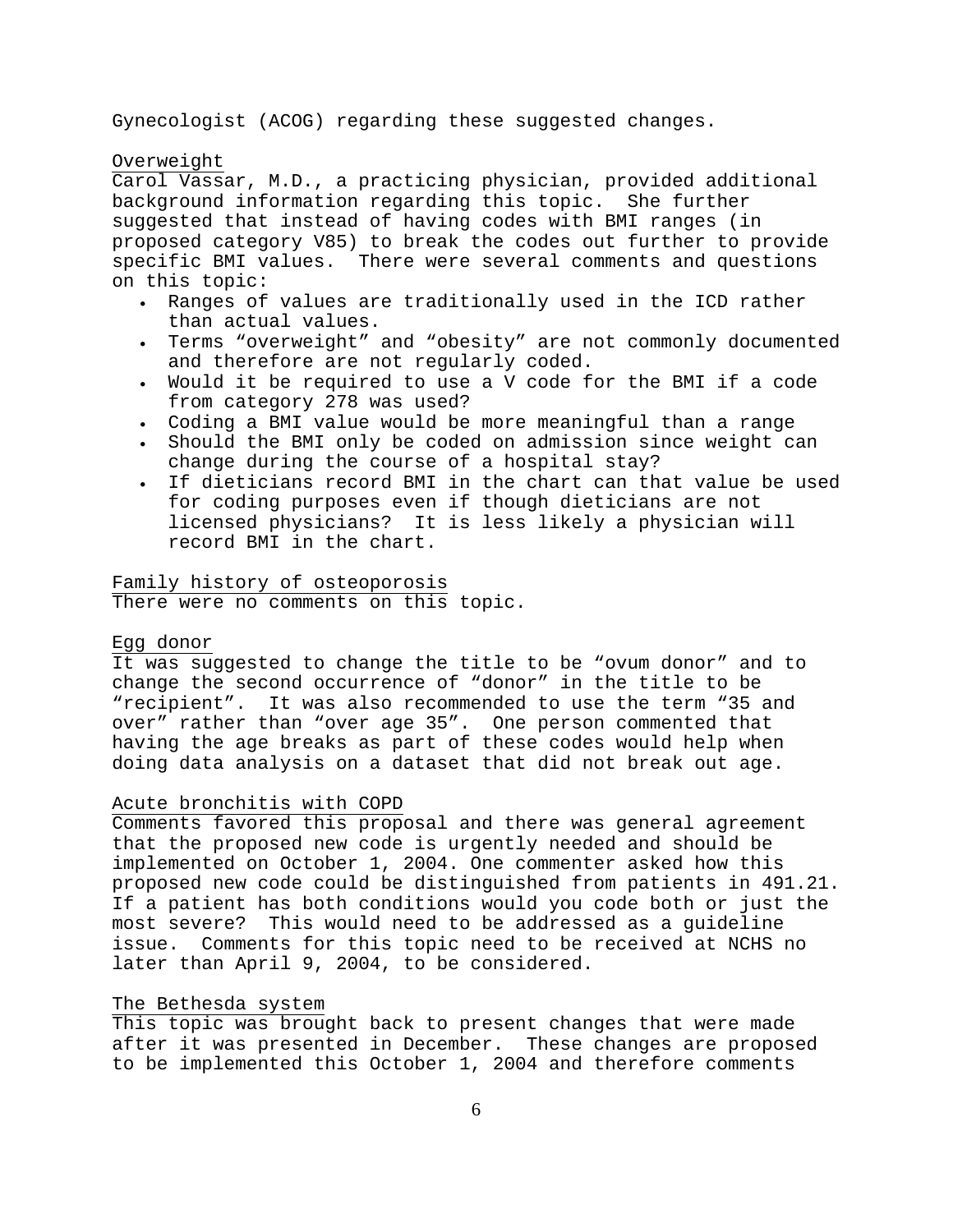regarding this topic must be received no later than April 9, 2004 to be considered.

The following comments were made on this topic:

- Remove the word "nonspecific" from the subcategory title 795.0 since the findings associated with proposed codes 795.03-795.05 are specific.
- Add "thin prep smear" as an inclusion term for codes for Papanicolaou smear.
- Index the acronym VAIN (vaginal intraepithelial neoplasia).

#### Worn out joint prosthesis

One commenter asked whether this proposed V code will set a precedent since "fitting and adjustment" is used for other prosthetic attention codes where there is no complication or need for other care. Some comments reflected that this is similar to a pacemaker battery that needs to be replaced over time, which is coded to fitting and replacement. Other comments expressed that this condition should still be considered a complication of the joint prosthesis because mechanical complications occur as the prosthesis becomes worn.

Effects of Red tide

There were no comments made on this topic.

Erythromelalgia

There were no comments made on this topic.

Encounter for ventilator weaning There were no comments made on this topic.

Encounter for blood typing There were no comments made on this topic.

#### Secondary diabetes mellitus

In addition to presenting the topic in the packet, comments from CDC's Division of Diabetes Translation in Atlanta, and NIH's Diabetes Institute were shared with the audience. These comments reflected that this condition should not be given a new fifth digit in category 250, Diabetes Mellitus. Comments were made that this might be better placed in a separate category such as 251, Other disorders of pancreatic internal secretion, and perhaps the category title could be modified. Further comments were made about how this might change coding steroid induced diabetes, currently indexed to 251.8. There were further comments raised that the documentation on these records may not clearly reflect whether it is secondary diabetes (caused by an underlying condition) or diabetes mellitus occurring in conjunction with one of the conditions known to cause secondary